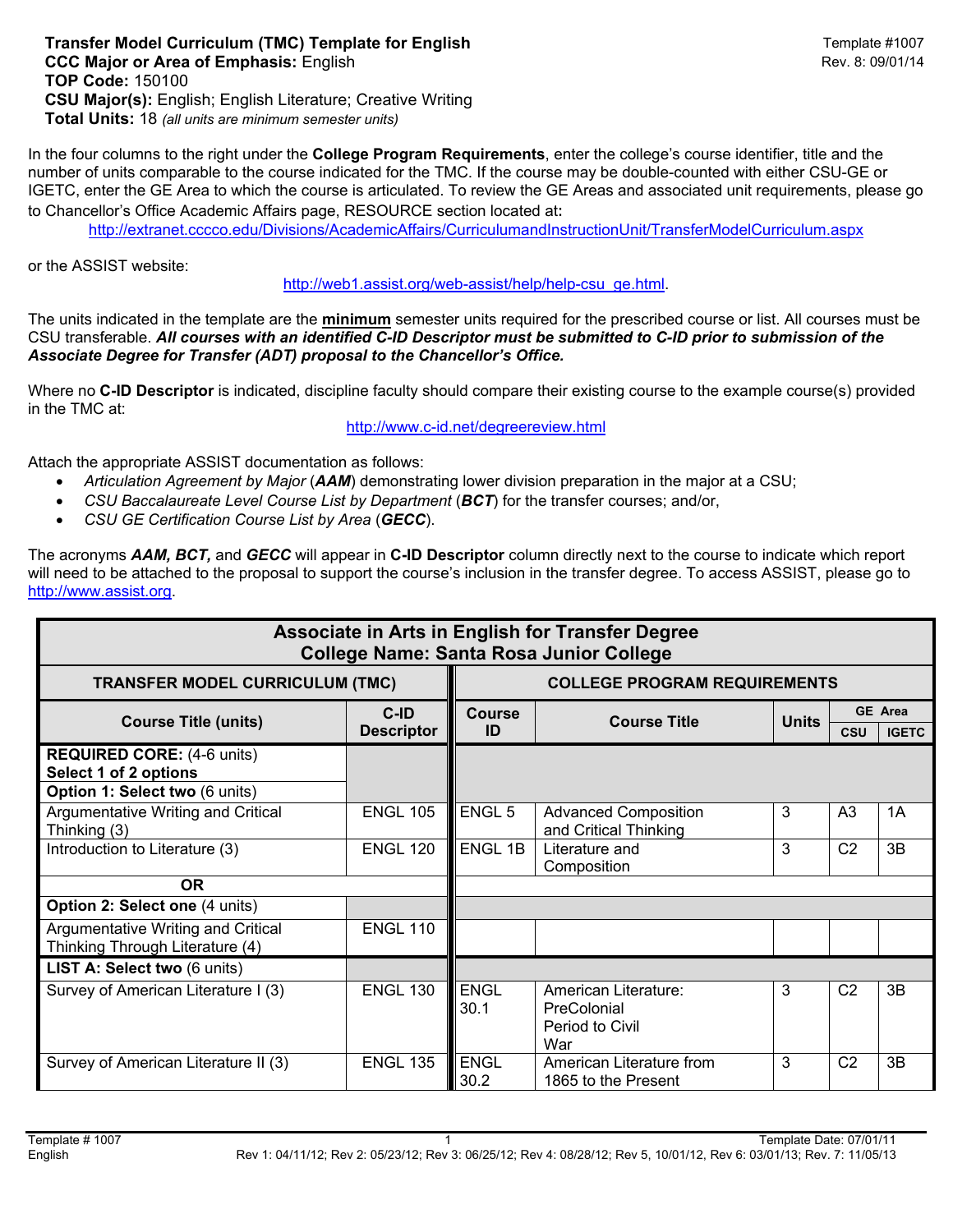| Survey of British Literature I (3)                                                                                                                                   | <b>ENGL 160</b>               | <b>ENGL</b><br>46.1                                                          | Survey of English<br>Literature, Part 1                                               | $\mathfrak{S}$   | C <sub>2</sub>                                                       | 3B                   |
|----------------------------------------------------------------------------------------------------------------------------------------------------------------------|-------------------------------|------------------------------------------------------------------------------|---------------------------------------------------------------------------------------|------------------|----------------------------------------------------------------------|----------------------|
| Survey of British Literature II (3)                                                                                                                                  | <b>ENGL 165</b>               | <b>ENGL</b><br>46.2                                                          | Survey of English<br>Literature, Part 2                                               | $\overline{3}$   | C <sub>2</sub>                                                       | 3B                   |
| Survey of World Literature I (3)                                                                                                                                     | <b>ENGL 140</b>               |                                                                              |                                                                                       |                  |                                                                      |                      |
| Survey of World Literature II (3)                                                                                                                                    | <b>ENGL 145</b>               |                                                                              |                                                                                       |                  |                                                                      |                      |
| Survey of Literature in English I (4)                                                                                                                                | <b>ENGL 150</b>               |                                                                              |                                                                                       |                  |                                                                      |                      |
| Survey of Literature in English II (4)                                                                                                                               | <b>ENGL 152</b>               |                                                                              |                                                                                       |                  |                                                                      |                      |
| Survey of Literature in English III (4)                                                                                                                              | <b>ENGL 155</b>               |                                                                              |                                                                                       |                  |                                                                      |                      |
| <b>LIST B:</b><br>Select courses based on option chosen in<br><b>REQUIRED CORE:</b><br>Option 1: 3 units<br>Option 2: 6 units<br>Any LIST A course not already used. |                               |                                                                              |                                                                                       |                  |                                                                      |                      |
| Any English course articulated as lower<br>division preparation in the English major<br>at a CSU.                                                                    | <b>AAM</b>                    | ENGL <sub>2</sub><br>ENGL <sub>3</sub><br>ENGL <sub>7</sub><br><b>ENG 27</b> | Intro to the Novel<br>Intro to Poetry<br>Intro to Short Story<br>Intro to Shakespeare | 3<br>3<br>3<br>3 | C <sub>2</sub><br>C <sub>2</sub><br>C <sub>2</sub><br>C <sub>2</sub> | 3B<br>3B<br>3B<br>3B |
| Introduction to Creative Writing (3)                                                                                                                                 | <b>ENGL 200</b>               | ENGL 4A                                                                      | <b>Beginning Creative</b><br>Writing                                                  | 3                |                                                                      |                      |
| LIST C: Select one (3 units)                                                                                                                                         |                               |                                                                              |                                                                                       |                  |                                                                      |                      |
| Any LIST A or B course not already used.                                                                                                                             |                               |                                                                              |                                                                                       |                  |                                                                      |                      |
|                                                                                                                                                                      |                               |                                                                              |                                                                                       |                  |                                                                      |                      |
| Any CSU transferable English course.                                                                                                                                 | <b>BCT</b>                    | ENGL 9                                                                       | <b>Contemporary World</b>                                                             | $\mathbf{3}$     | C <sub>2</sub>                                                       | 3B                   |
|                                                                                                                                                                      |                               | ENGL 10                                                                      | Literature<br>Intro to Literature and the                                             | 3                | C <sub>2</sub>                                                       | 3B                   |
|                                                                                                                                                                      |                               | ENGL 11                                                                      | Environment<br>Introduction to Dramatic                                               | 3                | C <sub>2</sub>                                                       | 3B                   |
|                                                                                                                                                                      |                               |                                                                              | Literature                                                                            |                  |                                                                      |                      |
|                                                                                                                                                                      |                               | ENGL 12<br>ENGL 14                                                           | <b>Children's Literature</b>                                                          | 3<br>3           | C <sub>2</sub>                                                       | 3B                   |
|                                                                                                                                                                      |                               | ENGL <sub>22</sub>                                                           | Dystopian Literature<br><b>Ethnic Diversity</b>                                       | 3                | C <sub>2</sub>                                                       | 3B                   |
|                                                                                                                                                                      |                               | ENGL 25                                                                      | Introduction to Language Study                                                        | 3                | C <sub>2</sub>                                                       | 3B                   |
|                                                                                                                                                                      |                               | ENGL <sub>31</sub>                                                           | African American<br>Literature                                                        | 3                | C <sub>2</sub>                                                       | 3B                   |
|                                                                                                                                                                      |                               | ENGL <sub>33</sub>                                                           | Chicano/Chicana Arts and<br>Literature                                                | 3                | C <sub>2</sub>                                                       | 3B                   |
|                                                                                                                                                                      |                               | ENGL 36                                                                      | LGBTQ+ Arts and Literature                                                            | $\mathfrak{B}$   | C <sub>2</sub>                                                       | 3B                   |
| Any language course other than English<br>that is articulated to fulfill CSU-GE Area C<br>or IGETC Area 3B.                                                          | <b>GECC</b>                   |                                                                              |                                                                                       |                  |                                                                      |                      |
| Any CSU transferable literature course<br>offered in another department.                                                                                             | <b>BCT</b>                    |                                                                              |                                                                                       |                  |                                                                      |                      |
| Introduction to Reporting Newswriting (3)<br><b>OR</b>                                                                                                               | <b>JOUR 110</b><br><b>OR</b>  |                                                                              |                                                                                       |                  |                                                                      |                      |
| Introduction to Journalism (3)                                                                                                                                       | <b>BCT</b>                    |                                                                              |                                                                                       |                  |                                                                      |                      |
| <b>Business Communication (3)</b>                                                                                                                                    | <b>BUS 115</b>                |                                                                              |                                                                                       |                  |                                                                      |                      |
| Oral Interpretation of Literature (3)<br>Introductory Humanities (3)                                                                                                 | <b>COMM 170</b><br><b>BCT</b> |                                                                              |                                                                                       |                  |                                                                      |                      |